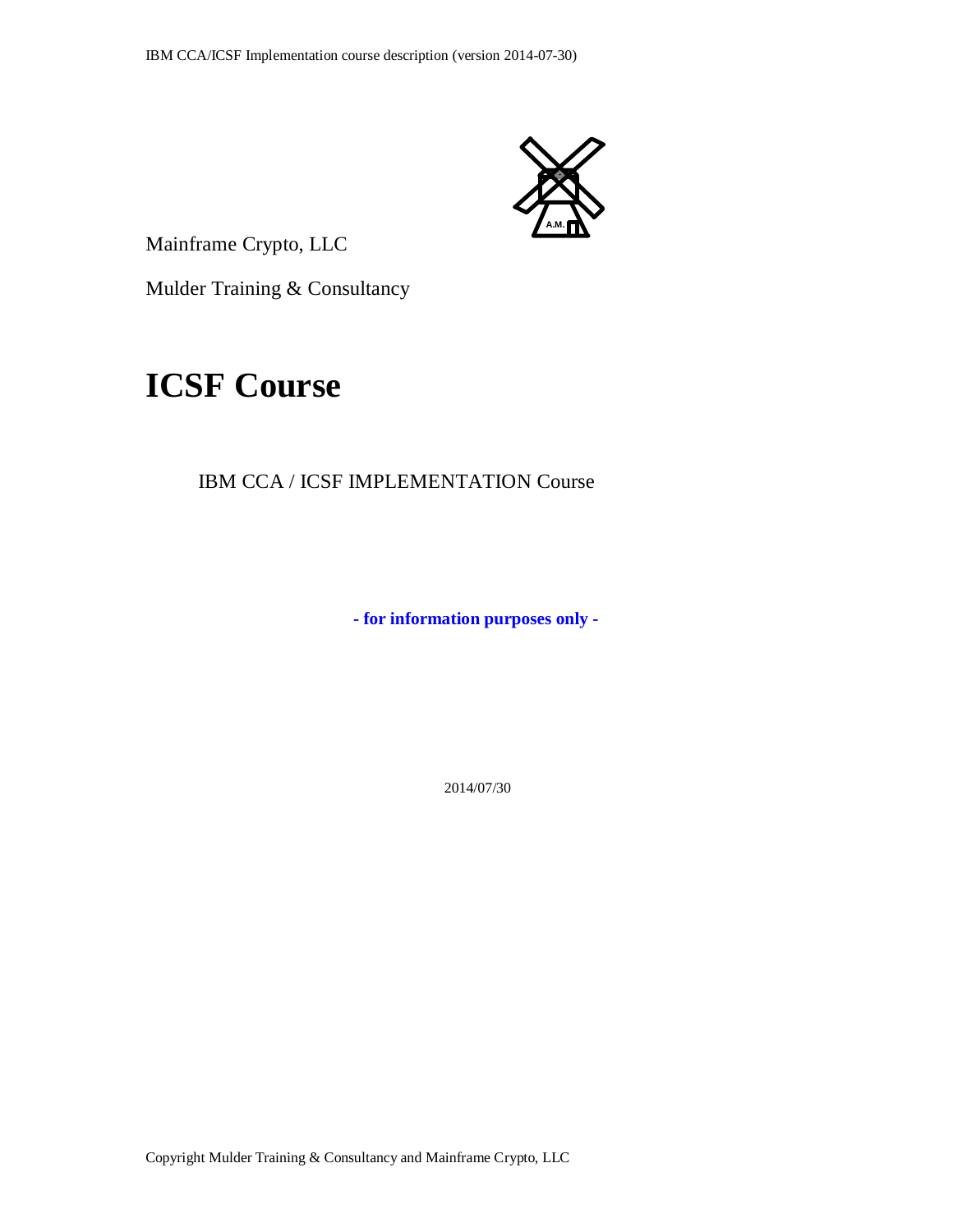The IBM CCA/ICSF Implementation Course familiarizes students with IBM's ICSF and its Common Cryptographic Architecture implementation. The course provides experience in configuring, programming, testing, and operating ICSF programs.

After participating in the course, students should be able to configure, program, and use ICSF in IBM Common Cryptographic Architecture (CCA) mode. In addition, participants should be able to design solutions that use IBM's other CCA products.

#### **Time, Place and Price**

| When:  | TBD                                                                                 |
|--------|-------------------------------------------------------------------------------------|
|        | 11:00 to 17:00 Monday<br>09:00 to 17:00 Tuesday - Thursday<br>09:00 to 13:00 Friday |
| Place: | TBD                                                                                 |
|        |                                                                                     |

Price: 3,100 US\$ per attendee for the whole week.

#### **Description of the Course**

Each student will learn how the ICSF and CCA products can be used to provide secure cryptographic functions for their unique applications. The instructors will show students how IBM ICSF and CCA can be used to provide a high-security cryptographic implementation. After completing the course, students should be able to implement cryptographic security techniques that use both symmetric and asymmetric algorithms with ICSF and to configure ICSF for maximum security.

In order to demonstrate and exercise CCA techniques, the classroom is equipped with a personal computer that has an IBM crypto card installed, so CCA concepts can be demonstrated easily.

The course includes:

- An introduction to general cryptographic concepts for information security
- The presentation of design objectives for the IBM Common Cryptographic Architecture
- Demonstrations and exercises of how to design and use cryptographic techniques that can be applied to information protection in real environments
- An emphasis on the implementation of security techniques using the ICSF product as a CCA cryptographic node, including the Crypto Express card for the IBM System z.
- Examples that teach students the design philosophy of programs that use DES or AES for data privacy and data integrity and RSA for digital signatures and symmetric key distribution.
- Note: Also the new ECC Diffie Hellman key distribution protocol will be explained and demonstrated.
- System programming details for ICSF and the inclusions of System SSL, z/OS Encryption Facility, IBM Tape Encryption and other standard solutions. The use of RACF the key rings and RACDCERT are also important in the tape encryption environment.

#### **The first half of the class explores mainly the CCA aspects of the ICSF where the latter half of the class focuses more on the configuration and implementation of ICSF solutions on IBM System-z.**

IBM is a registered trademark of IBM Corporation in the United States and/or other countries. All other company/product names and service marks may be trademarks or registered trademarks of their respective companies.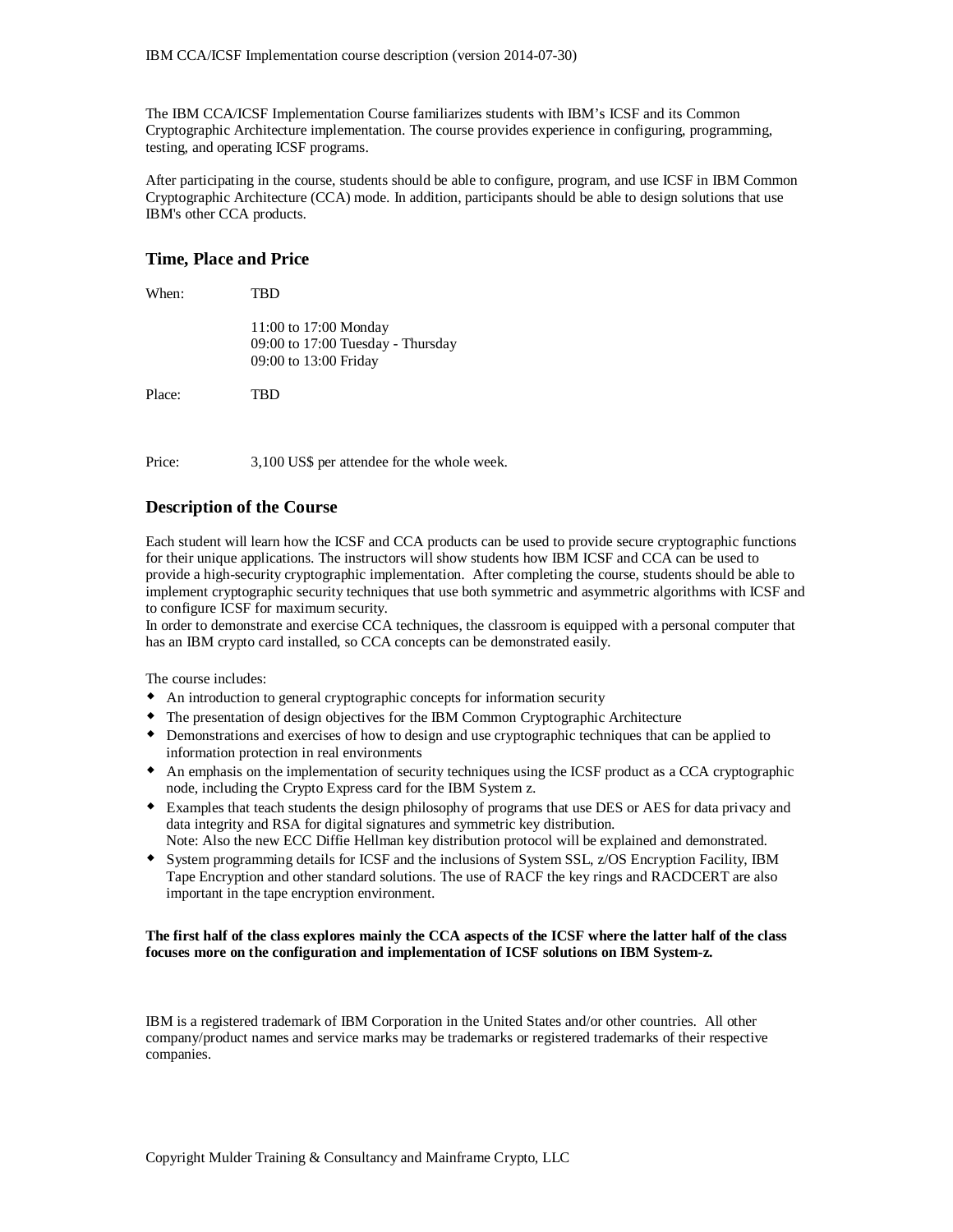## **Who Should Take Part?**

The course is designed for management and staff of IBM customers, system and application developers, and members of IBM organizations who are responsible for specifying and implementing cryptographic systems that use ICSF. The course is also beneficial for system designers, system analysts, system and application programmers, and security personnel.

The skills taught in this course are important for organizations such as banks, merchants, insurance companies, manufacturers, distributors, and governmental agencies that are involved with or employ e-commerce, automated teller machines, home banking, e-mail applications or need to implement data encryption. These organizations must safeguard their electronic communications and be able to prove to auditors that they have taken reasonable steps to protect their information.

The cryptographic techniques taught in this course can be used to protect information against misuse and ensure both the user's and the public's confidence in the system. During the course, students will learn the benefits of using IBM's CCA and its supporting applications to secure their organizations' information. Because of its highsecurity design and high performance, ICSF is the right choice for server systems. With software-only implementations of cryptography, cryptographic keys can be at risk. The IBM CCA hardware provides an essential, extra-measure of security for cryptographic keys as well as improved performance for popular public key techniques.

#### **Course OUTLINE**

## **DAY 1 (Monday)**

- **Opening**
- **Basic Concepts of Symmetric Cryptography**
- $\checkmark$  IBM's CCA implementation
- $\checkmark$  Symmetric and Asymmetric algorithms
- $\checkmark$  Cryptographic separation & initialization methods
- $\checkmark$  Requirement for cryptographic function isolation
- $\checkmark$  Cryptographic isolation via Control Vectors
- General IBM CCA Overview
- $\checkmark$  A Demonstration of the IBM CCA (by showing IBM 4765)

## **DAY 2 (Tuesday)**

- **CCA Key Management**
- $\checkmark$  Generation of symmetric keys
- $\checkmark$  Master keys
- $\checkmark$  Where to store keys
- $\checkmark$  Backup considerations
- $\checkmark$  Distributing keys to remote nodes
- $\checkmark$  Exporting and importing keys
- $\checkmark$  Using key storage (CKDS)

#### **Programming for the CCA API (T)**

- $\checkmark$  CCA calling conventions
- $\checkmark$  Compiling and linking application programs

#### **A Conceptual Overview of RSA**

 $\checkmark$  Concepts of DES and PKA algorithms

Copyright Mulder Training & Consultancy and Mainframe Crypto, LLC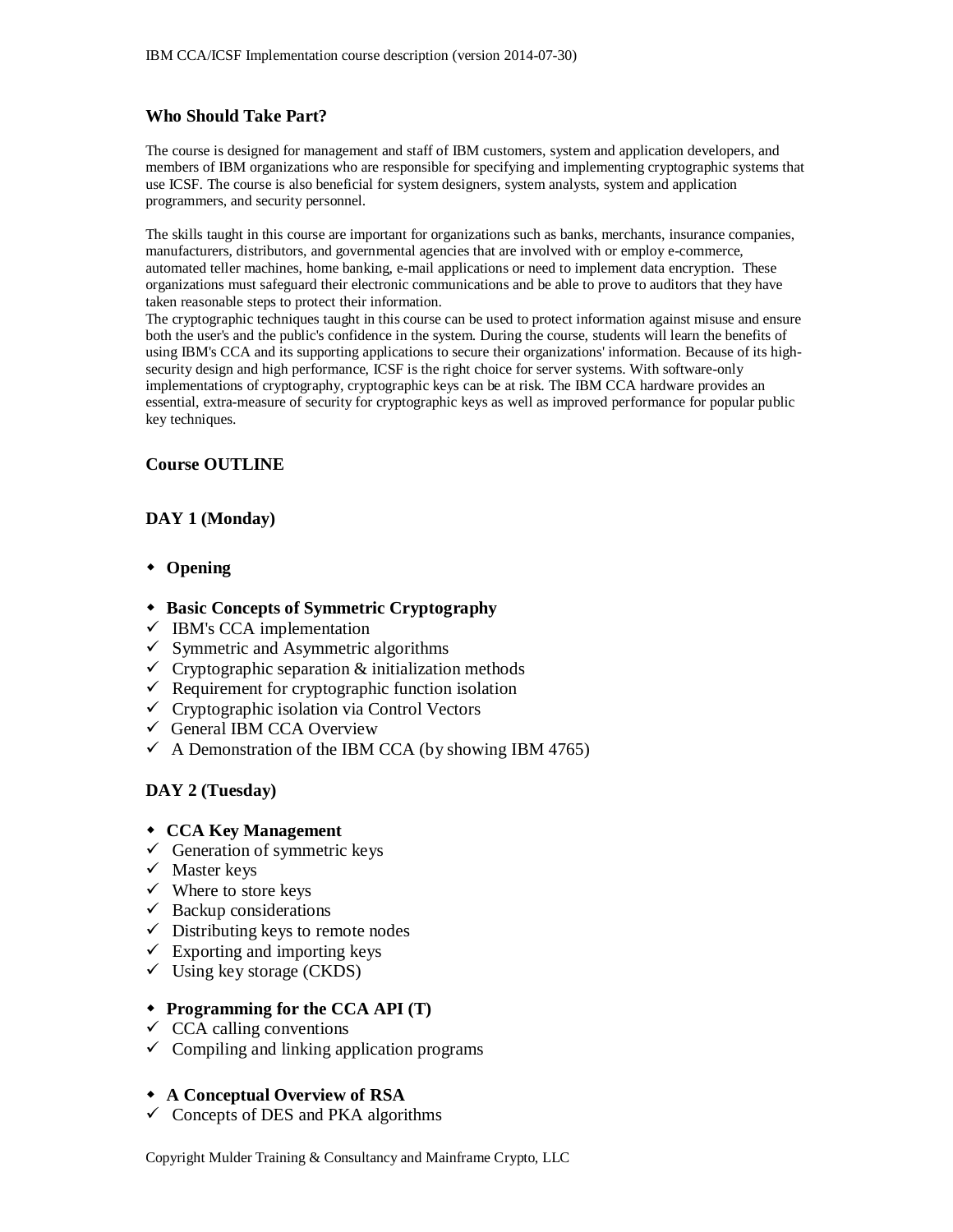- $\checkmark$  Application areas of PKA's
- $\checkmark$  Distributing symmetric keys using RSA
- $\checkmark$  Distributing symmetric keys using ECC Diffie Hellman
- $\checkmark$  Digital Signatures and non-repudiation

## **The IBM PKA Implementation**

- $\checkmark$  Generating key-pairs
- $\checkmark$  Importing and exporting keys
- $\checkmark$  Some CCA CSNDxxx verbs and their use

## **DAY 3 (Wednesday)**

- **Cryptography overview & Implementation (ICSF based)**
- $\checkmark$  CCA Keys, CVs and Datasets
- $\checkmark$  ICSF Crypto Overview
- $\checkmark$  ICSF Crypto Implementation
- $\checkmark$  Crypto Microcode Loading Process
- $\checkmark$  Master Keys
- $\checkmark$  TKE concepts

## **DAY 4 (Thursday)**

- **Cryptography usage on mainframes (ICSF based)**
- $\checkmark$  ICSF and other crypto users
- $\checkmark$  Key Generation Utility Program (KGUP)
- $\checkmark$  ICSF & SYSPLEX
- $\checkmark$  Application Programming
- $\checkmark$  ICSF & TKE implementation issues

## **DAY 5 (Friday)**

- $\checkmark$  ICSF Logging & Performance (some examples)
- $\checkmark$  Misc information (Encryption Facility etc)

## **Custom programming overview (UDX)**

- $\checkmark$  User Defined Extensions
- $\checkmark$  Application Programming Examples

#### **Open questions and discussion**

#### **Closing of the Seminar**

This ICSF course is a joint project of Mainframe Crypto, LLC and Mulder Training & Consultancy. For more information on this course, or similar education offerings and sessions offered at the customer site, please contact Andries Mulder or Greg Boyd: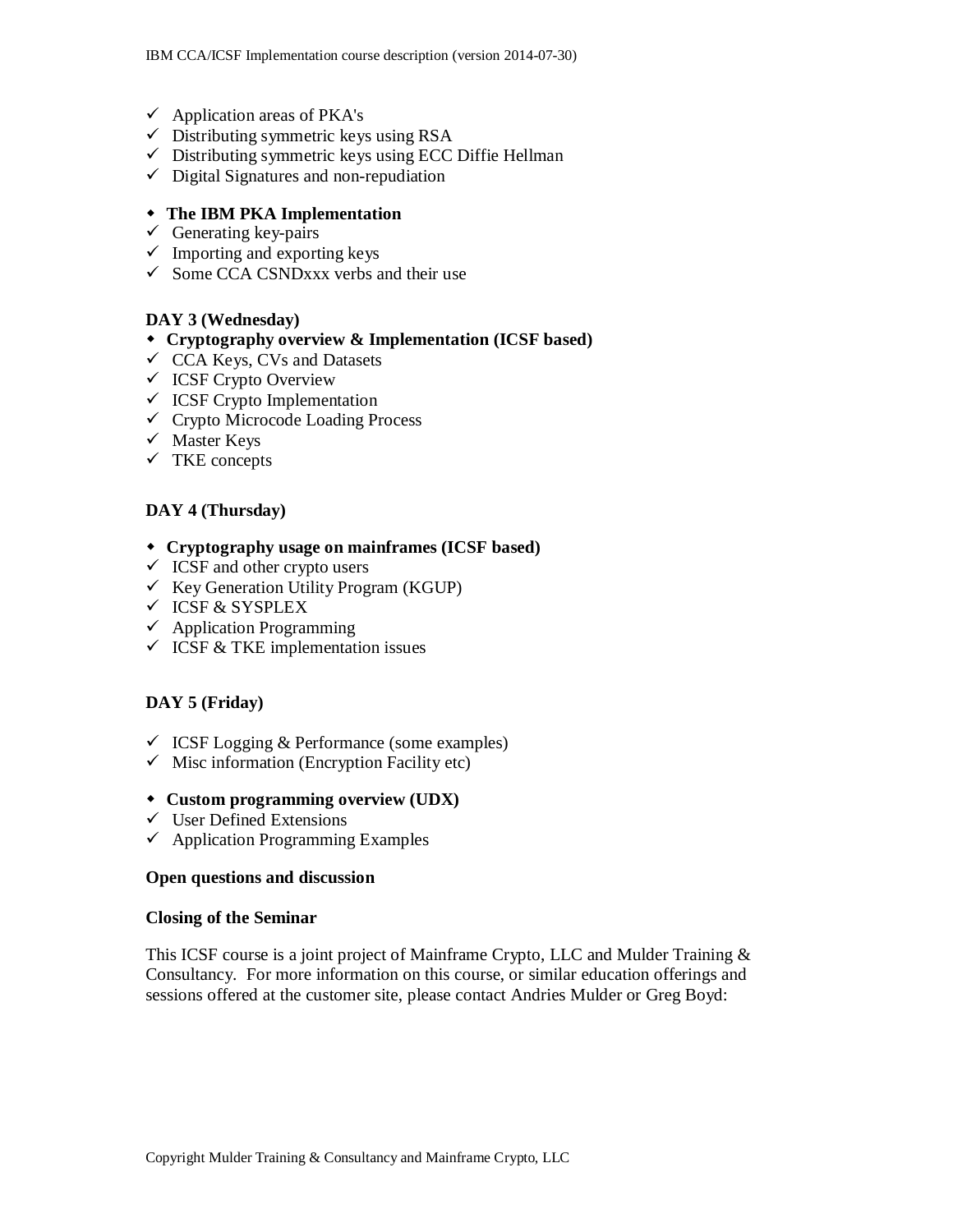**Mulder Training & Consultancy Ir. Andries A.M. Mulder tel. +31 544 37 40 37 or +31 651 71 40 00**

**Neptunus 19 7131 HN Lichtenvoorde The Netherlands**

**email: driesmulder@kpnmail.nl www.muldercrypto.com**

**MainframeCrypto.com Greg Boyd tel. + 1 240 772 1539**

**4307 Horine Ct. Jefferson, MD 21755 United States of America**

**email: gregboyd@mainframecrypto.com www.mainframecrypto.com**

#### **Bios:**

#### **Andries Mulder**

Mulder Training & Consultancy is a one-man-company that is ran by Andries Mulder. Andries Mulder studied and graduated in Applied Mathematics at Twente Technical University in the Netherlands. In 1978 he joined IBM to work as a systems engineer working with System 36 and with other small business systems. When in 1980 the IBM PC was announced, he jumped into that new area and soon he was running courses on Pc Assembly language progamming and Clanguage programming. In 1989 IBM started a new exciting range of cryptographic products named TSS, Transaction Security System, the first product within the CCA (Common Cryptographic architecture) family of products. Since 1990 Andries ran several courses on IBM's crypto products and he continued to do so, after he left IBM for an early retirement.

Andries currently runs several classes on this family of IBM products and he is Authorized Service Provider for IBM 4764 and IBM 4765 Software Development Toolkit (UDX toolkits).

#### **Greg Boyd**

Greg is a Certified Information Systems Security Specialist (CISSP). Recently retired from IBM, Greg has started his own consulting firm, Mainframe Crypto, to provide consulting and technical assistance for implementing cryptographic solutions. Prior to leaving IBM, Greg spent the last 10 years providing technical marketing support for the System z Cryptographic hardware and software for IBM's Washington Systems Center. In that role, he assisted customers with installation and technical questions on the cryptographic products, and regularly presented at conferences such as SHARE, IBM's zTechnical University and the Vanguard Security and Compliance Conference.